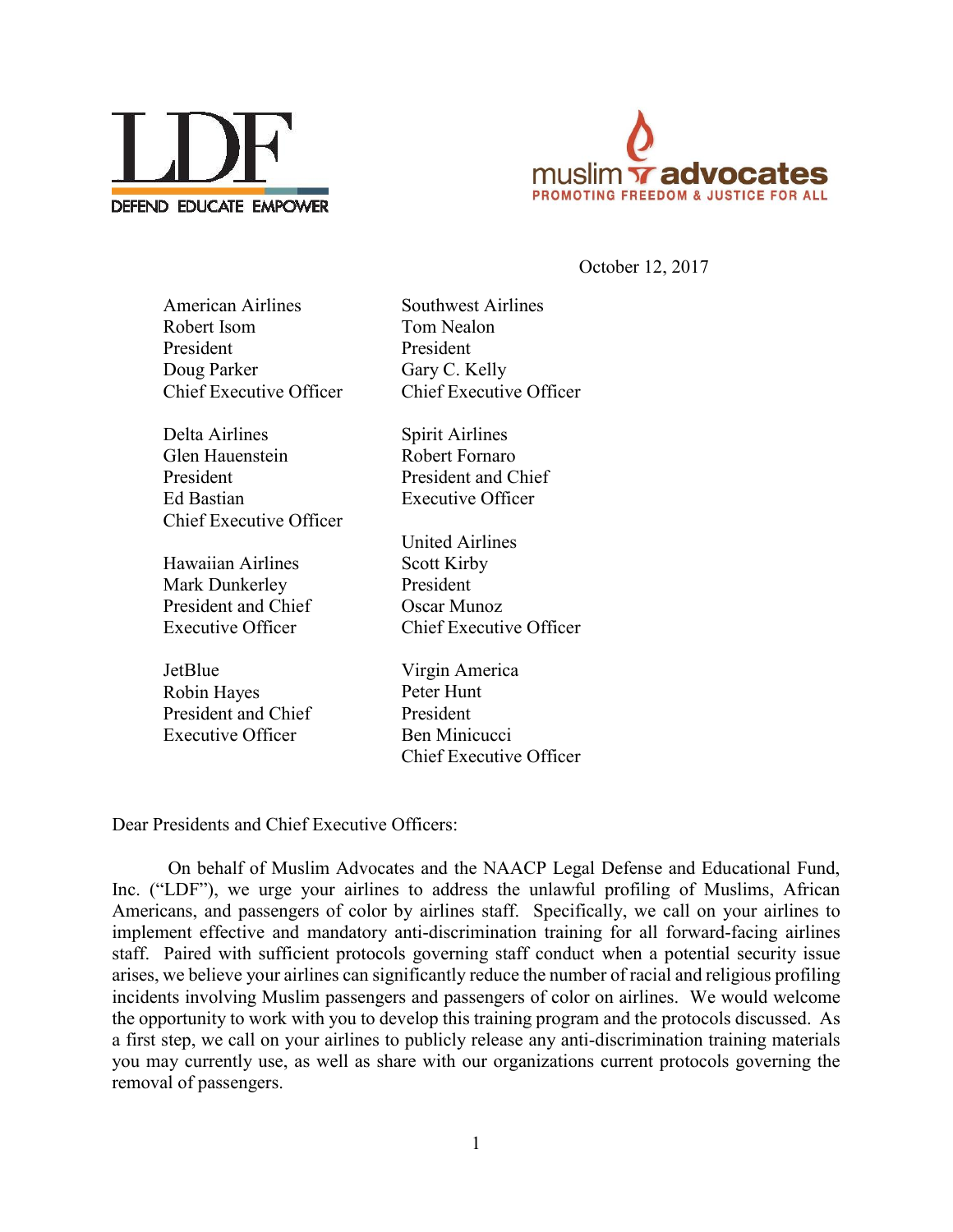This request is important. Reports show that Muslim passengers, or passengers perceived to be Muslim, are repeatedly and disproportionately ejected from U.S. domestic aircrafts, even after being cleared by airport security. Frequently, law enforcement and airline officials later conclude that the individuals pose no threat to the airline or its passengers. The recent treatment of Professor Anila Daulatzai underscores this problematic and reoccurring issue. Professor Daulatzai, an American Muslim woman of Pakistani descent, was forcibly removed from a Southwest Airlines flight and roughly dragged down the aisle—after she said she had a petallergy.<sup>1</sup> A video taken by a passenger on the plane shows Professor Daulatzai repeatedly requesting that law enforcement treat her gently because she was pregnant.<sup>2</sup> Regardless of whether Professor Daulatzai had pet-allergies, her forceful removal from the flight raises serious cause for concern about how certain passengers are treated by airlines and the lack of transparency involved behind such measures.

In other cases, the decision to remove a passenger who is Muslim or perceived to be Muslim is prompted simply by unsubstantiated claims by other passengers or airline employees regarding a passenger's appearance or perceived religion. To provide just one example, a U.S. based carrier recently removed a couple flying back from their anniversary trip after a flight attendant claimed she felt "uncomfortable" that the passenger, who was wearing a headscarf, was on her phone and had said the word "Allah."<sup>3</sup>

 $\overline{a}$ 

<sup>1</sup> Lindsey Bever & Mary Hui, *Southwest said she was removed from the plane over dog allergies. She has a very different story.*, The Washington Post, Oct. 5, 2017, *available at* https://www.washingtonpost.com/news/drgridlock/wp/2017/10/04/southwest-says-she-was-forced-off-a-plane-over-dog-allergies-the-woman-has-a-verydifferent-account/?utm\_term=.d74efbd3a06a.

 $^{2}$ *Id*.

<sup>3</sup> Mark Curnutte, *Muslim Couple Removed from Delta Flight: 'It Was Humiliating'*, USA TODAY, Aug. 8, 2016, *available at* https://www.usatoday.com/story/news/nation-now/2016/08/05/muslim-couple-removed-delta-flighthumiliating/88306878/. This incident is just one example of an airline's unwarranted discrimination against passengers who are Muslim or perceived to be Muslim. *See, e.g.*, Karen Jordan, *4 Passengers Removed from Chicago-Bound Flight in Baltimore, Officials Say*, ABC7, Nov. 17, 2015, *available at* http://abc7chicago.com/news/4 passengers-removed-from-chicago-bound-flight-officials-say/1088067/ (four passengers of "Middle Eastern descent" were removed from a Spirit Airlines flight after a passenger reported suspicious behavior that included watching news on a phone); Karen Araiza, *Philly Pizza Shop Owner Calls 911 After He Says He Was Profiled on Flight Home*, NBC10, Nov. 20, 2015, *available at* http://www.nbcphiladelphia.com/news/local/Philly-Pizza-Shop-Owner-Profiled-Southwest-Airlines-351944441.html (two Muslim passengers were asked to step aside before boarding a Southwest Airlines flight after a fellow passenger claimed they appeared suspicious for speaking Arabic); Michelle Gallardo, *Flight from Midway to Houston Delayed, Passengers Removed*, ABC7, Nov. 18, 2015, *available at*  http://abc7chicago.com/news/flight-from-midway-to-houston-delayed-passengers-removed/1090031/ (six Muslim passengers were removed from a Southwest Airlines flight after asking passengers to switch seats so they could sit together); Laura Ly, *3 Muslims, Sikh Kicked Off Flight Because of Their Looks, Lawsuit Says*, CNN, Jan. 18, 2016, *available at* http://www.cnn.com/2016/01/18/us/muslims-sikh-sue-airline/ (three Muslim and one Sikh passenger were removed from an American Airlines flight after the captain and crew reportedly "felt uneasy about their presence on the flight"); Hugh Morris, *Muslim Women Removed From Plane After 'Staring' at Flight Attendant*, THE TELEGRAPH, Mar. 9, 2016, *available at* http://www.telegraph.co.uk/travel/news/muslim-women-removed-fromplane-for-staring-at-flight-attendant/ (two Muslim women were removed from a JetBlue Airlines flight after a crewmember was concerned about the way they were "staring at her"); Janet Weinstein, *Arab-American Family Says They Were Removed from Flight for Being Muslim*, ABC, Apr. 1, 2016, *available at*  http://abcnews.go.com/ABCNews/arab-american-family-seeks-correction-action-removal-

airplane/story?id=38084762 (Muslim family with two children was removed from a United Airlines flight after a dispute about a child safety seat); Liam Stack, *College Student Is Removed from Flight After Speaking Arabic on Plane*, N.Y. TIMES, Apr. 17, 2016, *available at* http://www.nytimes.com/2016/04/17/us/student-speaking-arabicremoved-southwest-airlines-plane.html (Muslim passenger was removed from a Southwest Airlines flight after a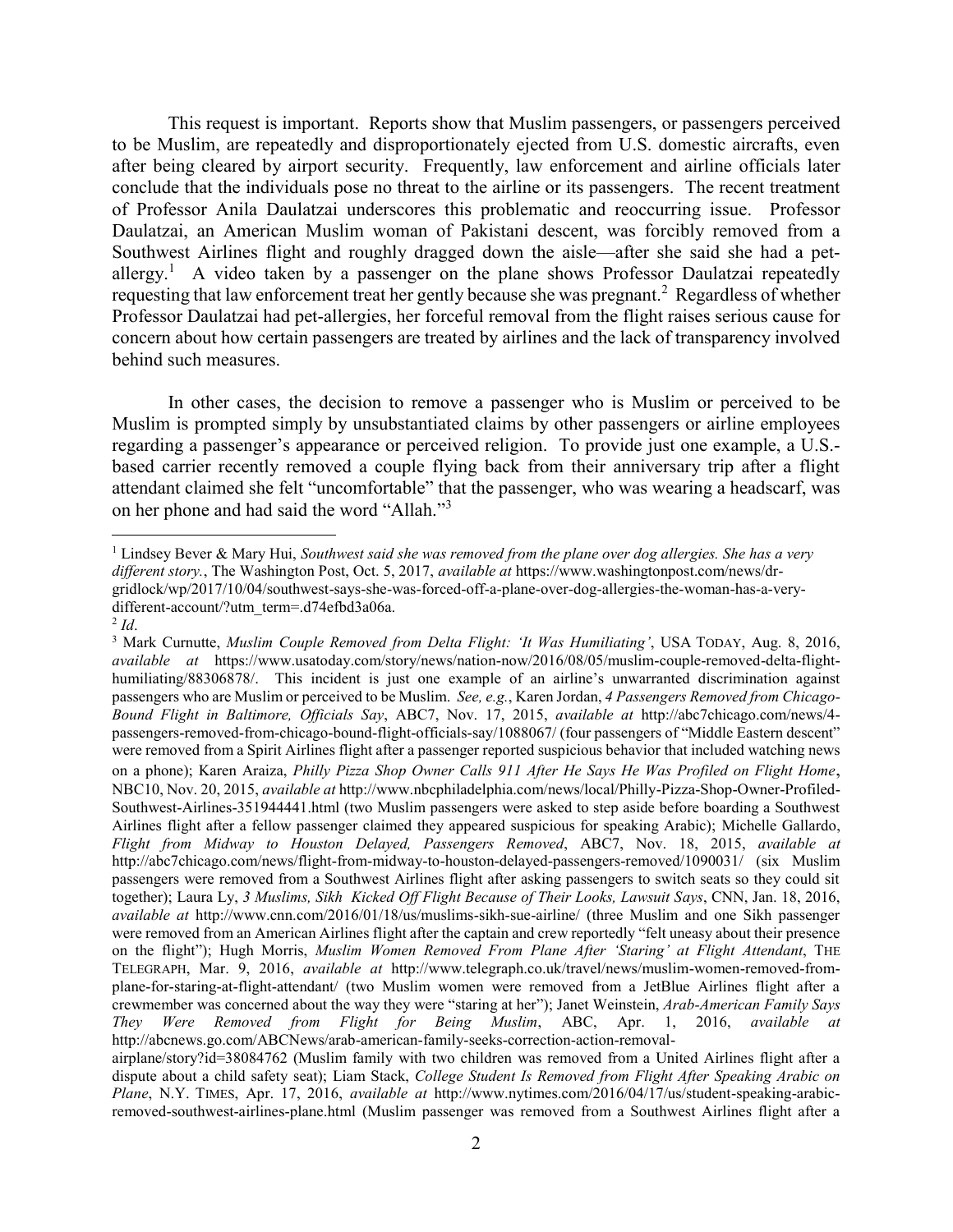We have also seen a pattern of discrimination by airlines against passengers based on the passenger's perceived race or ethnicity.<sup>4</sup> For example, in May 2016, an Italian passenger "with dark, curly hair, olive skin and an exotic foreign accent" was removed from a domestic flight after another passenger found the math equation he was working on suspicious.<sup>5</sup> Similarly, in May 2017, a U.S.-based carrier redirected an African-American woman who had purchased a first-class seat to the back of the flight because supposedly no first-class seats were available. Meanwhile, the airline upgraded her travel partner, who is white and was seated in an economy seat.<sup>6</sup>

The problematic incidents described above underscore the need for U.S. airlines to implement effective anti-discrimination training and remedies for all personnel. Federal law prohibits airlines from discriminating against passengers on the basis of their race or religion.<sup>7</sup> Furthermore, given the heightened discrimination these groups face in the current political climate, it is critical that effective measures be implemented to ensure the equal treatment of all passengers.

Our groups are not alone in being concerned about these incidents. Congress is currently considering an amendment to the Federal Aviation Authorization bill that would require the Government Accountability Office ("GAO") to scrutinize carriers' employee training policies on racial, ethnic, and religious nondiscrimination and task the Secretary of Transportation with developing and disseminating best practices for improving nondiscrimination training practices based on the GAO's investigation results.<sup>8</sup> This legislative effort makes apparent that there is still much more work to be done to combat discrimination on airlines.

 $\overline{a}$ 

fellow passenger complained about his use of Arabic; after clearance by security, Southwest Airlines refused to allow him to board the aircraft or reschedule him on a later Southwest flight); Rachel Revesz, *Muslim Woman Kicked Off Plane as Flight Attendant Said She 'Did not Feel Comfortable' with the passenger*, INDEPENDENT, Apr. 15, 2016, *available at* http://www.independent.co.uk/news/world/americas/muslim-woman-kicked-off-plane-as-flightattendant-said-she-did-not-feel-comfortable-with-the-a6986661.html (Muslim passenger was removed from a Southwest Airlines flight after a flight attendant would not allow her to switch seats with another passenger).

<sup>4</sup> Christine Hauser, *Black Doctor Says Delta Flight Attendant Rejected Her; Sought 'Actual Physician'*, N.Y. TIMES, Oct. 14, 2016, *available at* https://www.nytimes.com/2016/10/15/us/black-doctor-says-delta-flight-attendantbrushed-her-aside-in-search-of-an-actual-physician.html (Delta Airlines' crew refused to believe African-American passenger was a physician, despite her attempts to provide her valid credentials; instead, the crew stated that they were "looking for actual physicians" and allowed a white male to provide medical assistance without first requesting his credentials); Cristen Conger, *Another Doctor Says Delta Snubbed Her Medical Credentials Because She's Black*, REFINERY29, Oct. 15, 2016, *available at* http://www.refinery29.com/2016/10/126514/delta-black-woman-doctordiscrimination (Delta Airlines' crew rebuffed African-American physician offering her services, despite her producing her medical credentials, while allowing two white nurses to tend to the patient instead).

<sup>5</sup> Catherine Rampell, *Ivy League Economist Ethnically Profiled, Interrogated for Doing Math on American Airlines Flight*, WASH. POST, May 7, 2016, https://www.washingtonpost.com/news/rampage/wp/2016/05/07/ivy-leagueeconomistinterrogated-for-doing-math-on-american-airlines-flight/.

<sup>6</sup> Helen Coffey, *American Airlines Accused of Racism for Sending Black Woman with First Class Ticket to Back of Plane*, INDEPENDENT, May 16, 2017, *available at* http://www.independent.co.uk/travel/news-and-advice/americanairlines-flight-black-woman-racism-back-of-plane-first-class-a7737986.html.

<sup>7</sup> Under 49 U.S.C. § 40127a, an airline "may not subject a person in air transportation to discrimination on the basis of race, color, national origin, religion, sex, or ancestry." *See also* 49 U.S.C. § 41310(a) ("An air carrier or foreign air carrier may not subject a person, place, port, or type of traffic in foreign air transportation to unreasonable discrimination.").

<sup>8</sup> *Senate Committee Adopts Booker Amendment to Get Tough on Racial, Ethnic, and Religious Profiling of Airline Customers*, June 29, 2017, *available at* https://www.booker.senate.gov/?p=press\_release&id=620.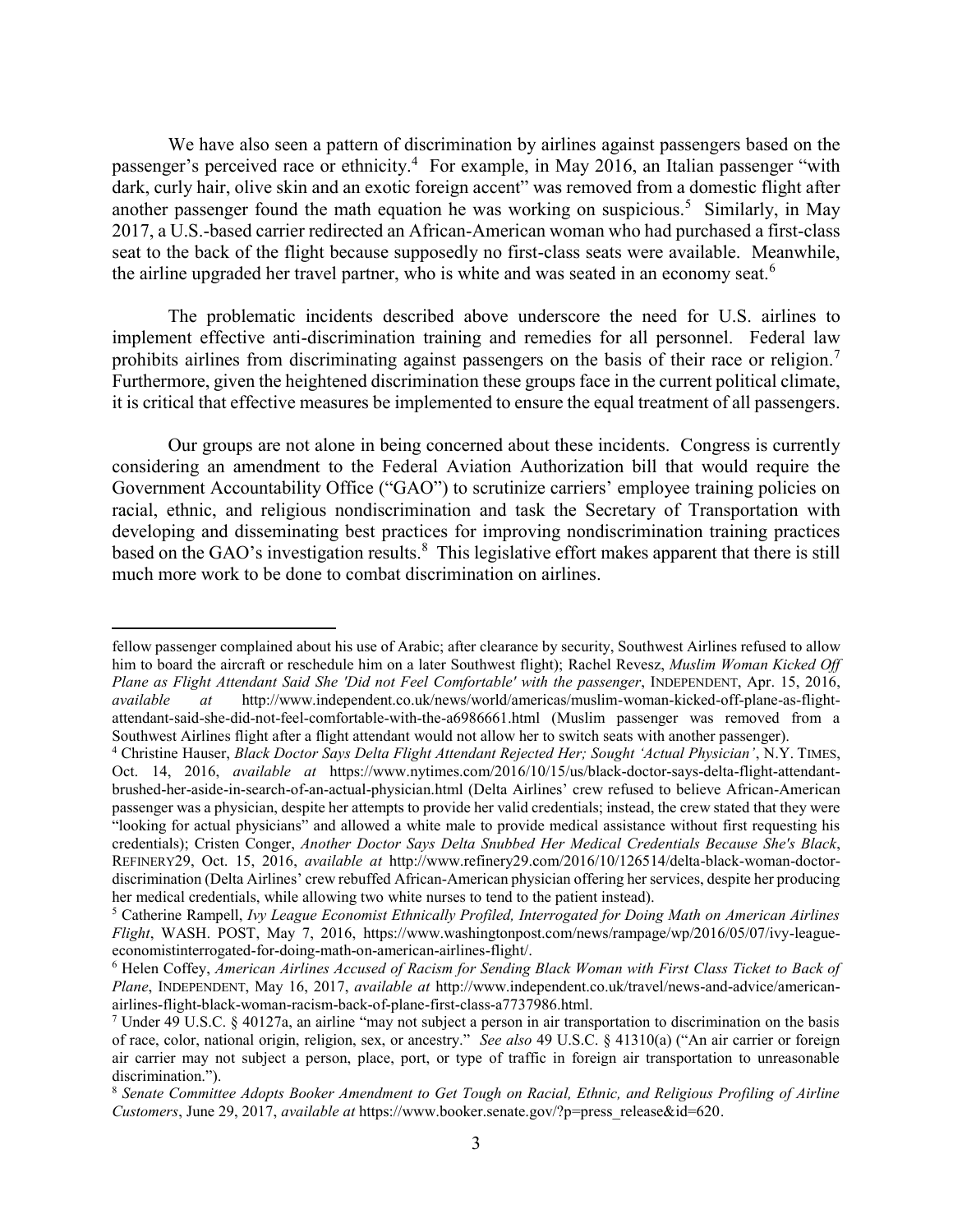Therefore, we renew our demands—as outlined in our previous correspondence and statements on this issue<sup>9</sup>—that all forward-facing airlines employees participate in annual antidiscrimination training that, at a minimum, consists of the following key components.

First, trainings must address implicit bias. Implicit bias refers to attitudes or stereotypes that affect a person's understanding, actions, and decisions in a virtually automatic manner. Such biases can lead service providers to treat otherwise identical passengers differently depending upon the passenger's race, religion, or ethnicity. Accordingly, it is not surprising that while the majority of airlines employees may be committed to the fair and equal treatment of passengers, there have been a disturbing number of incidents involving racial and religious profiling. Fortunately, recent studies have identified specific practices that can override the biases that may interfere with positive passenger interactions.

Second, for a training to be sufficient, it must address the role and effects of "racial anxiety" on airlines staff and passengers. Racial anxiety refers to the heightened levels of stress and emotion that individuals confront when interacting with people of other races. Studies have shown that interracial interaction can cause physical symptoms of anxiety and that our non-verbal behaviors—for example, making eye contact or using welcoming gestures or a pleasant tone of voice—can also be affected. Thus, incidents that may otherwise be resolved easily, such as an airline attendant not understanding a passenger's request for water or to switch seats, may unnecessarily escalate. Fortunately, as with implicit bias, studies have identified practices that can help prevent behaviors triggered by racial anxiety.

Third, trainings must substantively address "stereotype threat." Stereotype threat is the concern that an individual's behavior will confirm a negative stereotype about the identity of the group to which an individual belongs. For example, a Muslim passenger may fear that they will be perceived as dangerous; accordingly, they may act overly cautious, and thus, arouse suspicion. Given the frequency with which these issues arise during airline travel—and the serious concern that behavior caused by stereotype threat leads to the inconsistent and subjective removal of certain individuals from flights—any effective training program must address stereotype threat. Over the past decade, an array of institutional practices have emerged that can limit the effects of stereotype threat.

Fourth, to be thorough and effectual, these trainings must include assessments evaluating their effectiveness. In other words, such trainings should not serve a merely cursory function, but have a real impact on their participants.

Finally, effective trainings must be paired with protocols governing employee conduct in situations in which there is a danger of discrimination. For example, staff should have clear

 $\overline{a}$ 

<sup>9</sup> Letter from Farhana Khera, Muslim Advocates, and Sherrilyn Ifill, NAACP Legal Defense and Educational Fund, Inc., to Kathryn Thomson, U.S. Department of Transportation, May 11, 2016, *available at* https://www.muslimadvocates.org/wp-content/uploads/Final-Letter-to-DOT-051116 MA-NAACP-LDF.pdf. For a summary of Muslim Advocates' and LDF's statements on the issue, please see http://www.naacpldf.org/pressrelease/ending-racial-profiling-muslims-airlines.